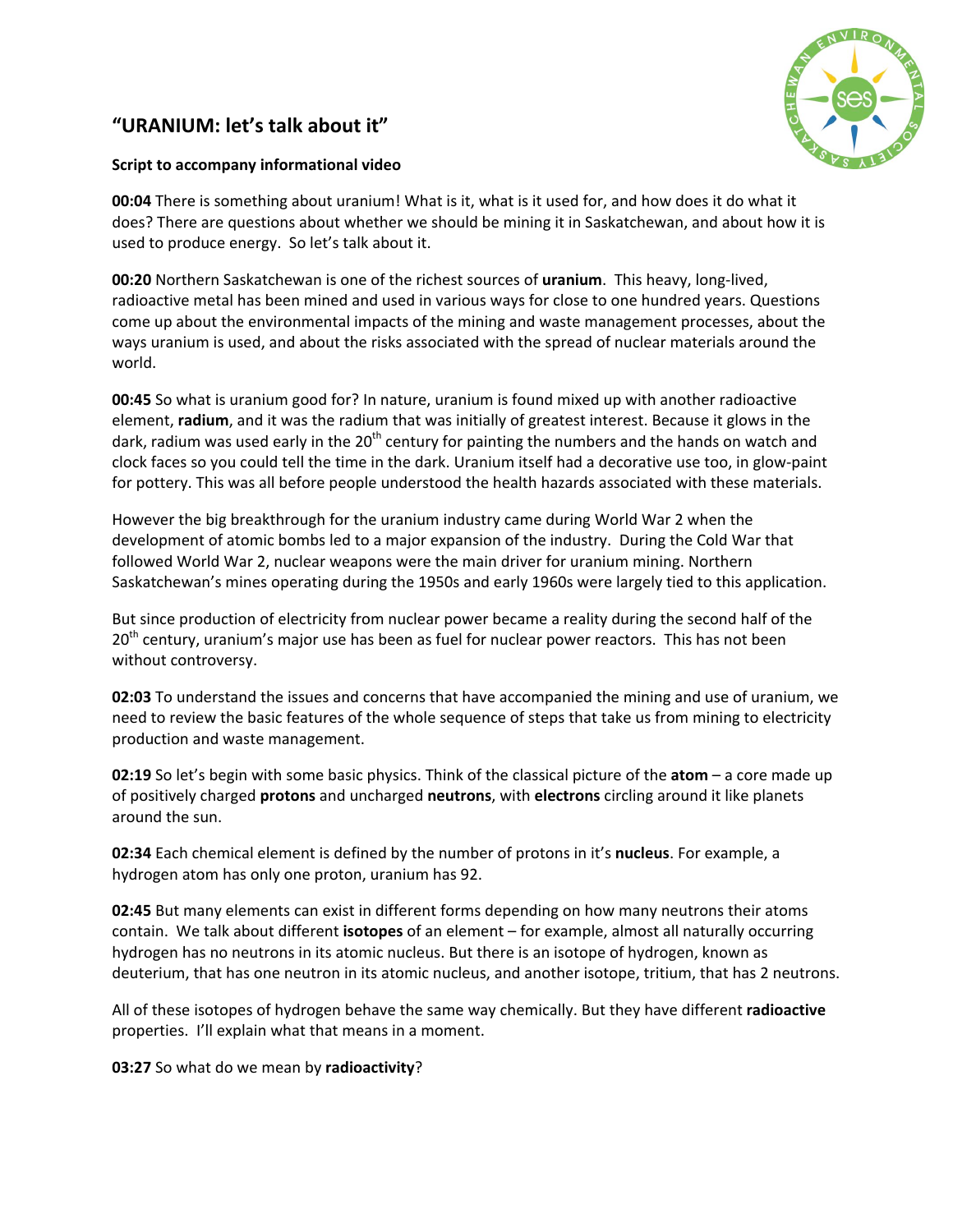Radioactivity is what happens when an atomic nucleus is unstable and undergoes changes to turn itself into a more stable kind of atom. Some isotopes of some elements are unstable and they naturally, continuously, throw off part of their nuclear core or energy in a process known as **radioactive decay**.

**03:54** Just what these atoms throw off can come in different forms. Some of them throw off alpha **particles**. These are little chunks of the nucleus made up of 2 protons and 2 neutrons.

**Alpha radiation** is very interesting because when an alpha particle is thrown off by an atomic nucleus, the nucleus loses 2 protons. And because the identity of a chemical element depends on the number of protons in the nucleus, the atom becomes one belonging to a different chemical element. So an actual chemical change has taken place.

The alpha particles that are emitted are relatively large as nuclear particles go, so they can't penetrate very far. If you hold a sheet of paper over an alpha-emitting material, the radiation can't get through it.

But this doesn't mean that it's not dangerous. If it somehow gets inside your body it can do lots of damage. It can sit there and irradiate your organs from inside for a long time. More on that later.

**04:55** Other unstable isotopes emit **beta-particles**, which are negatively charged electrons that have been stolen from neutrons, thus changing a neutron into a positively charged proton. That's **beta** radiation and it also results in a change from one element to another. Now we have an atom of an element with one more proton than the original one.

Beta radiation is not as easily shielded as alpha radiation. Something like a cookie sheet will be needed to stop it in its tracks.

**05:29** The third kind of radioactivity, gamma radiation, doesn't result in a change into a different element. It's just a way that an atom gets rid of excess energy from its nucleus. Gamma radiation, like X-rays, is very penetrating, and this is where you need lead shielding for protection.

These processes of **radioactive decay** take place continuously and at very different speeds. Some decay processes are very fast, others very slow.

**06:00** We define the **half-life** of a given nuclear decay process as the time it takes for half of any given quantity of the particular atoms to decay. So, if you're told that the half-life for the radioactive decay of the carbon 14 ( $C^{14}$ ) isotope of carbon is 5,730 years, you know that after 5,730 years half of the original  $C^{14}$  atoms will have turned into Nitrogen 14 through beta decay, and that in the following 5,730 years half of the remaining ones will make the change, and so it will go on indefinitely. The  $C^{14}$  never totally disappears.

Actual half-lives range from fractions of a second to many thousands of years.

**06:47** Sometimes it takes more than one decay process for an isotope to reach a stable state. So we find that many heavy atoms undergo a long sequence of decay steps, each with its own half-life.

**07:00** So, for example, let's look at the most common isotope of uranium,  $U^{238}$  . Incidentally, the 238 in its name means that the total number of protons plus neutrons in its atom is 238. Of these, 92 are protons and the rest are neutrons. This isotope first undergoes a very slow alpha decay with a half-life of 4.5 billion years. This process results in the formation of an isotope of thorium, thorium 234. The nucleus has lost 2 protons and 2 neutrons. Thorium 234 then goes through two beta-decays with relatively short half-lives to uranium 234, which then undergoes a slow alpha decay to thorium 230.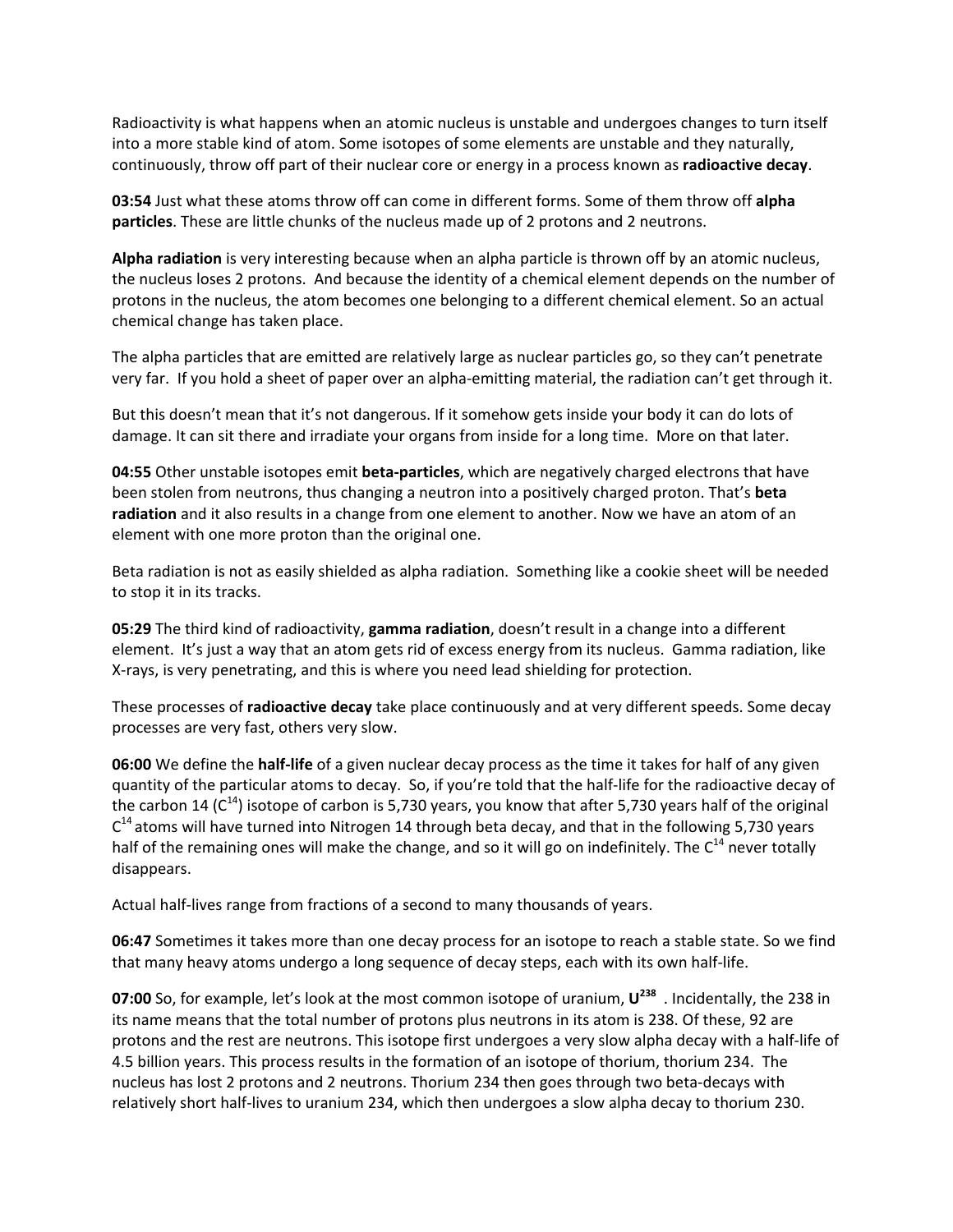Further alpha decay with an 8,000 year half-life takes it down to radium 226. This is why we always find radium mixed up with the uranium when uranium ore is mined.

This series of decay continues through many further steps until finally it arrives at a stable form of lead. So whenever we find uranium, we also find a mix of all of these so-called radioactive decay products. So that's the natural decay process for the commonest form of uranium.

**08:24** A separate process we need to understand is **nuclear fission**.

A few isotopes of the heavy elements can be smashed into pieces by hitting them with neutrons at just the right speed. This is called **nuclear fission**, and these isotopes are described as being fissile (which means splitable). The fission process results in the release of a great deal of energy as the nucleus breaks up.

**08:50** The commonest isotope of uranium, **U238**, is not fissile, but **uranium 235**, which makes up just **0.7%** of natural uranium, is. This is the isotope that is therefore of great interest for energy production.

**09:07** In reality there will be many more than two smaller atoms formed. These pieces that result from the splitting of the uranium atom are called **fission products**. They are mostly very unstable, very radioactive isotopes of lighter elements.

In addition to these fission products, the fission process results in the release of more neutrons that then go on to crash into other uranium atoms, leading to a chain reaction.

As each uranium atom splits, some mass is turned into energy, so a huge amount of heat and radiation is produced along with the fission products.

The fission chain reaction may proceed in one of two ways. If we don't control the number of neutrons that are flying around, the chain reaction will become an explosion as energy is released very fast. This is what happens in an atomic bomb.

**10:00** But if we want to tame the release of energy to use it for **power production**, we need to get rid of some of the excess neutrons by absorbing them before they have a chance to split more atoms. The heat produced by the fission process can then be used to boil water to generate steam which produces electricity in the same way as a coal-burning power station does.

**10:22** So here's a simple sketch of the nuclear fuel cycle, starting on the left side with the mining of uranium ore, then the **milling** and **refining** of the ore to remove most of the impurities before the uranium is made up into **bundles** to fuel nuclear reactors. In some cases there's an intermediate step called **enrichment**, in which some of the uranium 238 is removed so that there's a higher concentration of uranium 235, which some reactor systems require. After a certain amount of the uranium in the fuel bundle has fissioned, the process slows down, and we're left with so-called used fuel, or **nuclear fuel waste**, which contains a highly radioactive and toxic mix of fission products as well as other very longlived, hazardous materials. Decisions need to be made about how this dangerous stuff will be looked after for the next ten thousand years or more. So the whole nuclear fuel cycle is producing at least three kinds of dangerous wastes. There's the waste rock from the actual mining operation. This contains varying levels of many toxic contaminants. Then the milling operation produces **tailings**, which contain the radioactive and chemically hazardous substances that are brought up from underground along with the uranium. **Depleted uranium** is a by-product of the enrichment process – it is mildly radioactive and may be destined for use in hardening traditional bullets and shells. The nuclear fuel waste from energy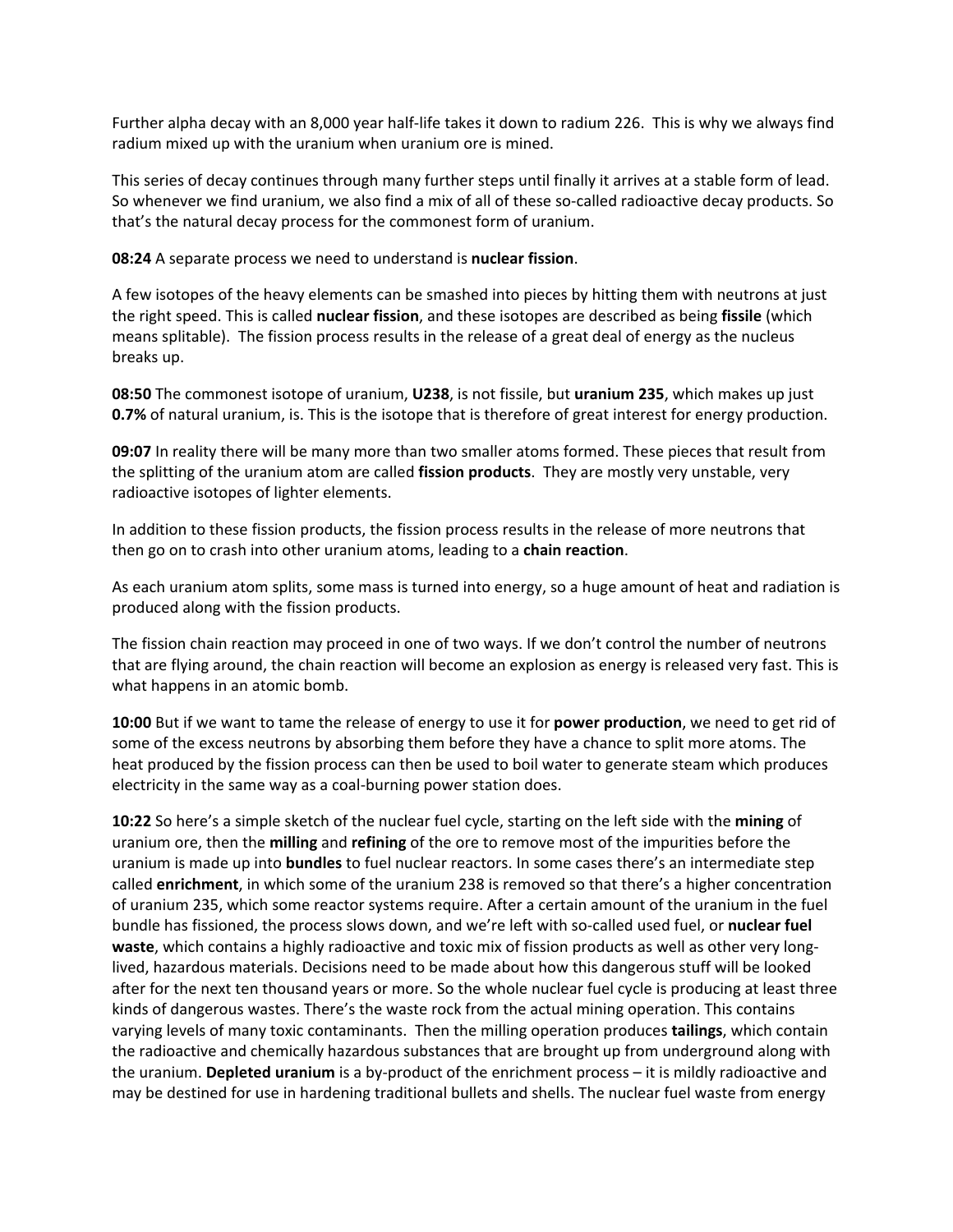production in a nuclear reactor is the big problem for which no really satisfactory solution has been found. The very long period for which it remains hazardous means that we should be planning for a way to keep it out of the ecosystem for a time span longer than all of human history. Humans have no experience in designing or building anything to last for such a long time period.

**12:20** So let's just review the part of the process that takes place in Saskatchewan.

**12:25** We start with the mining. Some of this is **open-pit** mining, where the ore is dug out directly from the surface, leaving a big, bowl-shaped hole with tracks running around inside it for the vehicles bringing the ore up to ground level. Other mines are deeper, **underground** mines, which are accessed via a shaft. In either case, a good deal of waste rock that overlies the ore gets piled on the surface beside the mine. Much of this rock contains toxic and acid-generating materials.

The ore itself contains not only uranium, but also all those radioactive decay products that we looked at earlier, and other hazardous materials such as arsenic. The milling process basically separates the uranium from much of the unwanted stuff and turns the uranium into a yellow **uranium oxide** product known as **yellowcake**. Milling generally takes place close to the mine sites.

**13:20** This is an old photo of one of the old open pit mines and the adjacent mill operation that was active in the 1960s.

**13:30** The radioactive and toxic contaminants left behind from the milling process are called tailings. They generally have a sand-like texture and colour. In the early days the tailings were just dumped on the ground or into nearby lakes. Now they are usually moved by pipeline from the mill to some kind of nearby disposal site in the form of a wet slurry.

**13:50** The current disposal practice in Saskatchewan is to store these tailings in conical pits under water. Liquid waste from the mill, known as **effluent**, is treated chemically to reduce its contamination to an allowable level, then released into surface waters. This generally means that it goes into the first of a chain of connected lakes, with much of the remaining contamination ending up in the sediment at the bottom of the first lake.

**14:16** Let's look at where this is taking place in Saskatchewan. The big lake up in the north-west corner is Lake Athabasca. The early uranium mines were close to the north shore of the lake. The currently operating ones are a bit further south, in the area to the west of Wollaston Lake, which is the big lake south and east of Lake Athabasca. There are no big communities in this part of the province, and very few roads, but there are still people living in small communities, some of them making a living by hunting, fishing and trapping. The safety of the environment and the purity of the water is very important to them.

**14:54** This is a photo of a tailings pit currently in use at Key Lake. The water covering the tailings provides shielding from the radiation emitted from the uranium and its decay products. One of the problems encountered at this site has been the soft sand of the pit walls collapsing into the water. Given that the tailings will remain hazardous for thousands of years, concerns have been raised about whether the contamination will remain confined to the pit. There are also issues about birds landing on the pit water surface and becoming contaminated – to them it looks like a nice little lake.

**15:32** And this aerial photo shows the abandoned site of the **Gunnar** mine, right on the shore of Lake Athabasca. This mine ceased operation in the early 1960s, leaving behind a host of environmental problems. The roughly circular water body near the centre of the picture is the open pit mine, now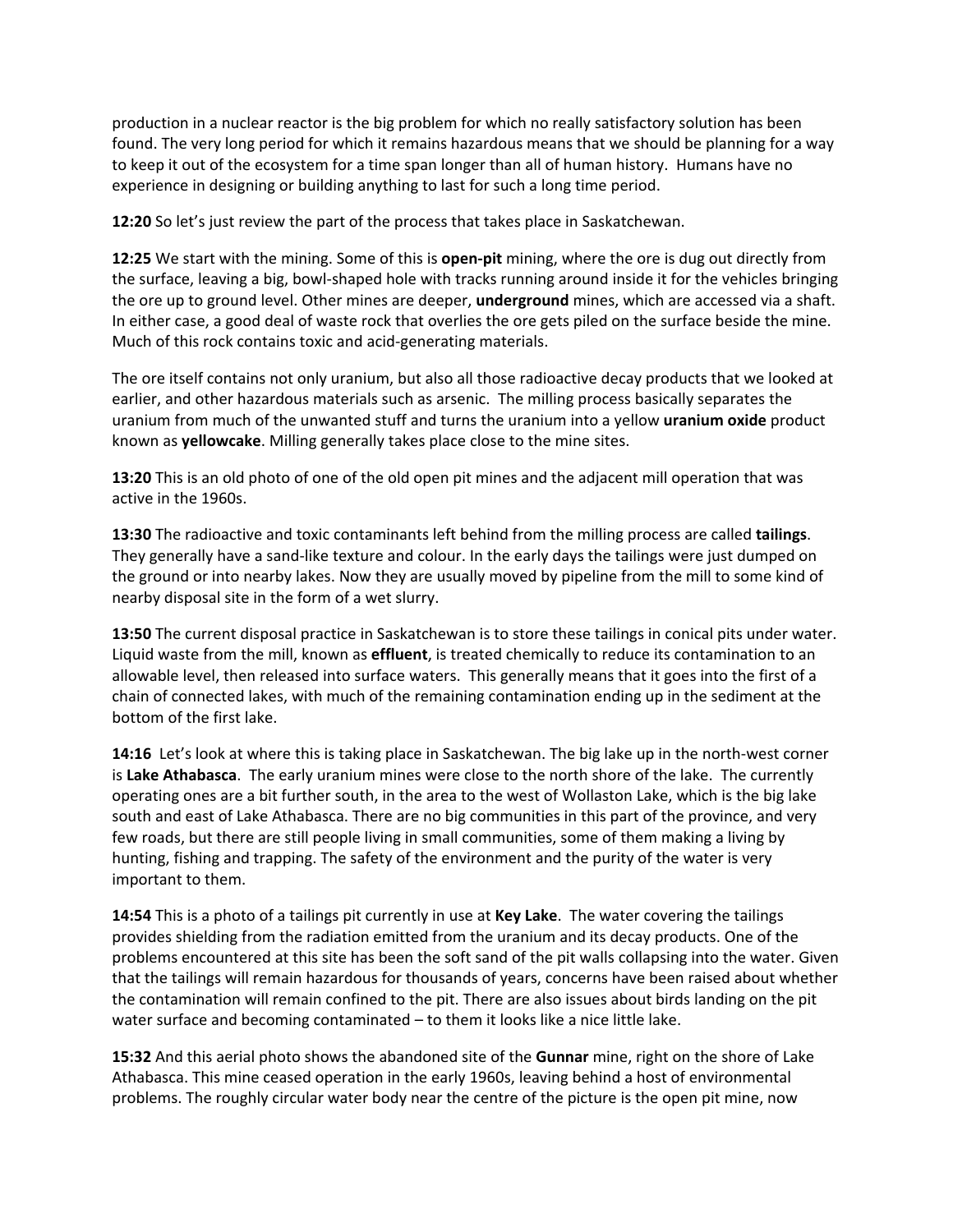flooded with contaminated water. The pale, sand-coloured area above it is where tailings were dumped and left unprotected. And the two big, flat-topped, grey piles occupying most of the middle of the picture are contaminated waste rock. The waste rock, the tailings and the flooded pit are transferring contaminants into Lake Athabasca. Plans are being developed for a partial, very expensive clean-up of the site, but it is well understood that it will not be possible to make the area safe for year-round habitation, and that adjacent bays in the lake will remain contaminated for all the foreseeable future.

**16:28** Other abandoned uranium mines have similar stories to tell. This map shows part of Lake Athabasca. Just below the little red google arrow that locates **Uranium City** you'll see a lake – this is Beaverlodge Lake. Beaverlodge Lake has received the contaminants from many old mine and mill sites that were not responsibly managed during their operation and after they ceased operation.

In all, five watersheds leading into or out of Beaverlodge Lake have been left contaminated with radioactive and toxic chemicals, another problem left for future generations to try to clean up. These watersheds are shown by the colored areas surrounding the lake and to its north-east. You can see how northern Saskatchewan is covered with thousands of inter-connected lakes and streams so it's very hard to prevent the contaminants from spreading through the waterways.

**17:15** Let's look now at what happens to the uranium after it leaves Saskatchewan.

So the milling process in Saskatchewan has converted the ore to the **uranium oxide** product, **yellowcake**.

This is trucked to Ontario for further processing.

And is then made up into **fuel bundles** that fit into metal canisters for use as reactor fuel.

**17:44** In the reactor, nuclear fission takes place and some of the uranium turns into fission products, **heat**,%and%another%element%called%**plutonium**.

The plutonium doesn't result from the fission process, but rather from the absorption of neutrons by some of the uranium 238 atoms that make up the bulk of the natural isotope mix.

Remember that it's only the scarcer uranium 235 isotope that undergoes fission. Uranium 238 is not fissionable, but it can capture neutrons and turn into an isotope of neptunium that in time decays into plutonium.

**18:23** So the used fuel from the reactor contains not only some remaining uranium and the fission products, but also plutonium.

Plutonium is of interest because it can itself be used as reactor fuel, or, more worryingly, as nuclear bomb material. This is why there's a lot of nervousness about the possible diversion of nuclear fuel to countries or terrorist organizations that could misuse it.

**18:49** There's another military application of a uranium by-product that we should mention. That is **depleted)uranium**.

Earlier we mentioned that many reactor systems require a uranium fuel that has been enriched in uranium 235 content.

The enrichment process results in the creation of a waste product called depleted uranium.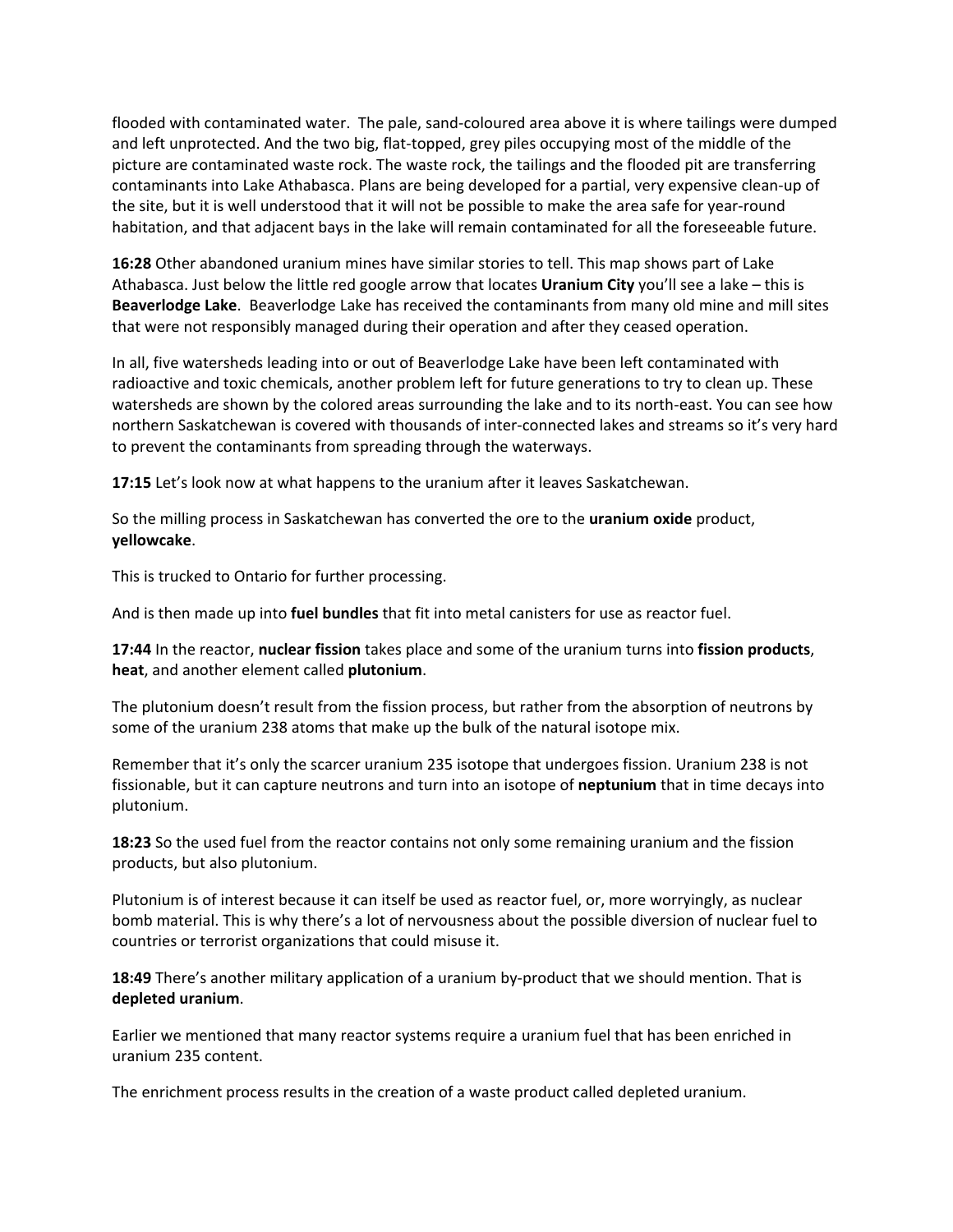When we sell uranium to the United States for use in their power reactors, it is enriched, and the depleted uranium goes into a stockpile.

This depleted uranium is a heavy, slightly radioactive material that is used for coating military bullets and shells to make them harder and more penetrating. So even when we say we only sell uranium for peaceful use, we cannot guarantee that some of it doesn't end up on a battlefield.

**19:37** Now let's look briefly at the management of the used nuclear fuel when it's no longer useful for power production.

After the uranium fuel has been in the reactor for a while, and much of the uranium 235 has undergone fission, the fuel bundle is no longer efficient and has to be replaced. Each bundle of used fuel contains uranium, fission products and plutonium.

When the used bundle is first removed from the reactor it is extremely radioactive and dangerous to handle. The level of radioactivity is so high that if you stayed close to it for even a few minutes you would get a fatal dose of radiation.

For the first few years following removal of used fuel from the reactor, most of the radiation is coming from the relatively short-lived fission products.

**20:27** During this period the fuel bundles are handled remotely so operators don't have to get close to them, and they are stored under water in **big tanks** that look like swimming pools.

After several years, a lot of the short-lived fission products have decayed and are less radioactive. At this point the fuel bundles are generally moved into dry storage in concrete silos on the reactor site.

Now, the problem is that the long-lived components of the used fuel are going to be a hazard for tens of thousands of years, so we are faced with a huge long-term management problem.

This is complicated by the fact that there is some interest in keeping open the option of eventually recovering the plutonium from the fuel waste; this would be a very hazardous process and one that opens the door to potential harmful uses of plutonium.

**21:20** The reason that it's so important to keep these radioactive materials away from people and other living things is that ionizing radiation can have a number of harmful effects on living cells.

**21:33** So what kind of damage can it do?

It can potentially cause cancer,

it can make an unborn baby **develop abnormally**,

and it can **create genetic changes** that can be passed on to future generations.

**21:46** So how big a risk is it? We're all exposed to some level of background radiation. The question is, how much is too much?

**21:55** We can't actually define a safe level of ionizing radiation. Governments set standards for public safety and nuclear worker safety that they consider are low enough to adequately protect us. But actually you can't say that a particular dose level is "safe". Generally, the less exposure the better.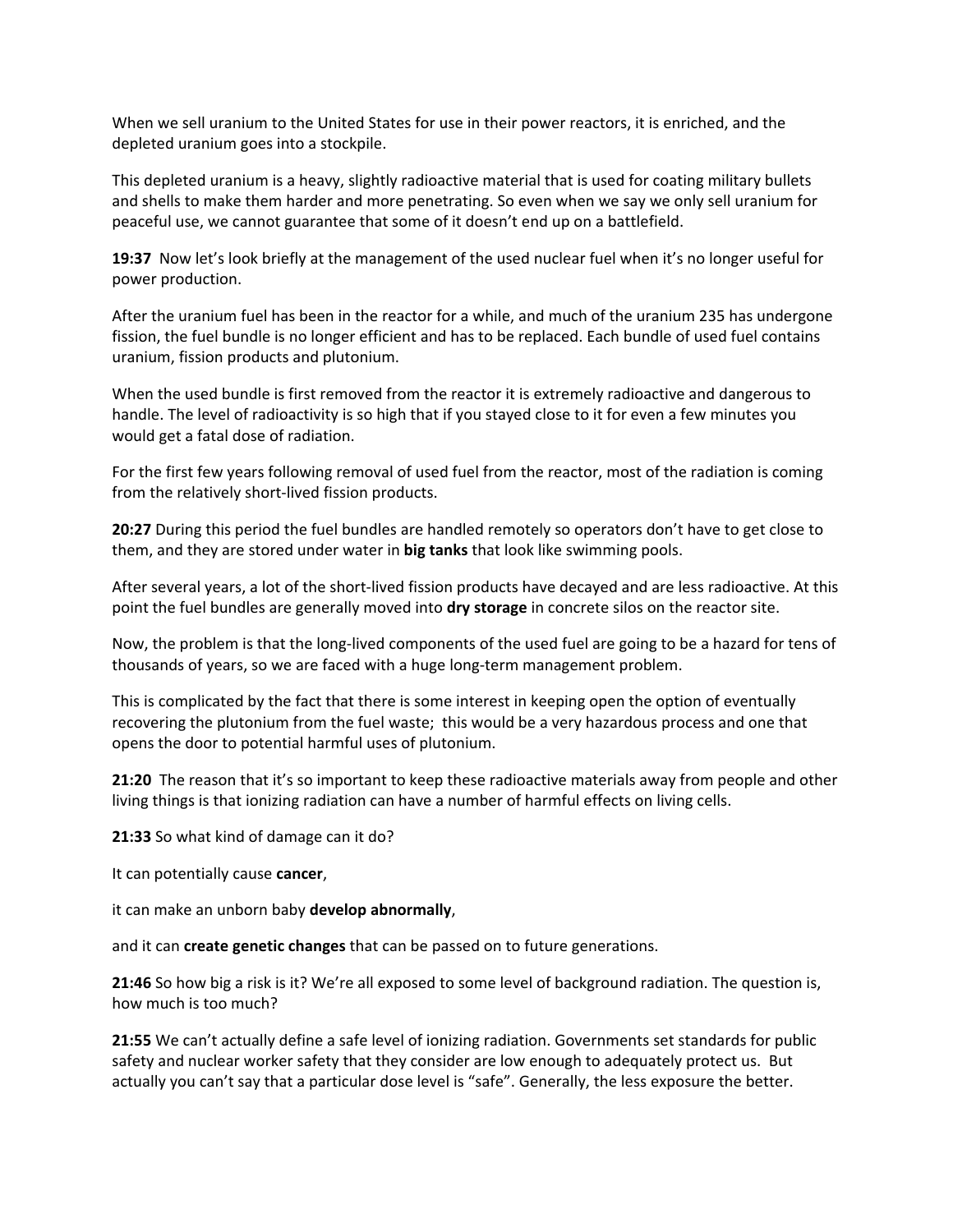But it's complicated by the fact that some kinds of radiation are more harmful to living cells than other kinds are. Alpha radiation is particularly damaging.

But the good thing is that because alpha radiation doesn't penetrate very far, it can hurt you only if it actually gets inside your body.

This can happen if you breathe in an alpha-emitting material, or accidentally eat or drink it, or if it gets into a wound.

**22:42** The challenge of coming up with a safe way of keeping nuclear wastes out of the environment for the necessary thousands of years is extremely difficult. And we wouldn't be able to avoid the problem just by stopping use of nuclear power. We have to deal with the wastes that have already been created over the past 50 or 60 years and that are still in temporary storage. So let's look at what Canada is planning to do.

**23:06** Planning is in the hands of an agency called the **Nuclear Waste Management Organization**.

They are looking at what they call an adaptive phased management plan. This means that there will be several stages in the process, with decisions being made along the way as needed.

The first stage is to continue storing the wastes on the reactor sites.

After 10 years or so the fuel bundles would be moved to a site most likely in Ontario. This is one of 4 provinces that are involved in the uranium and nuclear power production industries. The other 3 are Quebec, New Brunswick and Saskatchewan.

At the central site, the material would initially go into temporary storage, possibly in a shallow underground area.

Finally it would be transferred to permanent storage in deep underground vaults that would eventually be sealed up.

**23:58** They're still keeping open the option of leaving the vaults unsealed for an indefinite period so that, if necessary, the hazardous wastes could be removed. This might happen, for example, if the waste containers started to leak and the wastes needed to be re-packaged.

It could also happen if, at some future time, people want to re-process the wastes to extract the plutonium from the waste.

This re-processing is a hazardous chemical process involving dissolving the wastes in nitric acid. Communities considering accepting a nuclear fuel waste facility should be aware of the possibility that it might eventually involve a re-processing operation.

**24:38** As of 2015 things are still at the stage of seeking a suitable site for a waste management facility.

The Nuclear Waste Management Organization is looking for a willing community – one that is convinced that the benefits of hosting such a site will outweigh the problems.

Meanwhile, it's going to be several decades before there will be an actual, operating waste disposal facility in Canada.